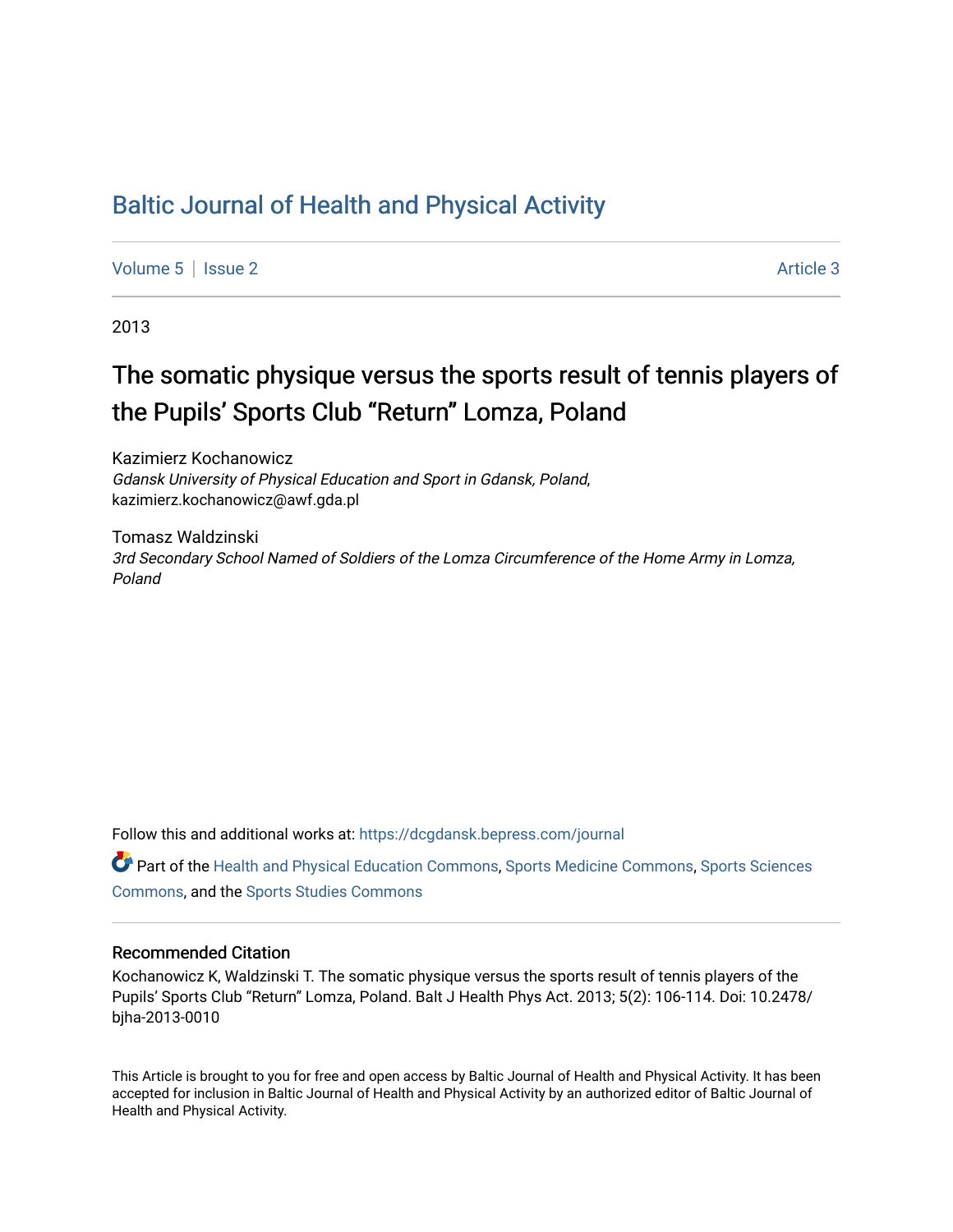

DOI: 10.2478/bjha-2013-0010

|                                                                                                                                    | The somatic physique versus the sports result of<br>tennis players of the Pupils' Sports Club<br>"Return" Lomza, Poland                                                                                                                                                                                                                                                                                                                                                              |
|------------------------------------------------------------------------------------------------------------------------------------|--------------------------------------------------------------------------------------------------------------------------------------------------------------------------------------------------------------------------------------------------------------------------------------------------------------------------------------------------------------------------------------------------------------------------------------------------------------------------------------|
| <b>Authors' Contribution:</b><br>A - Study Design<br>B - Data Collection                                                           | Kazimierz Kochanowicz <sup>1 (ACDEF)</sup> , Tomasz Waldzinski <sup>2 (ABCDEFG)</sup>                                                                                                                                                                                                                                                                                                                                                                                                |
| C - Statistical Analysis<br>D - Data Interpretation<br>E - Manuscript Preparation<br>F - Literature Search<br>G - Funds Collection | Gdansk University of Physical Education and Sport in Gdansk, Poland<br><sup>2</sup> 3rd Secondary School Named of Soldiers of the Lomza Circumference of the Home<br>Army in Lomza, Poland                                                                                                                                                                                                                                                                                           |
|                                                                                                                                    | Key words: somatic physique, sports results, level of sports advancement, children                                                                                                                                                                                                                                                                                                                                                                                                   |
|                                                                                                                                    | <b>Abstract</b>                                                                                                                                                                                                                                                                                                                                                                                                                                                                      |
| <b>Background:</b>                                                                                                                 | Individuals who take up professional sport must comply with requirements dependent<br>on the character of the discipline. The requirements refer to motor skills, mental state<br>and somatic physique. A lot of authors claim that somatic physique in tennis is a fac-<br>tor which helps to achieve the highest sports results. Superiority of arms range in the<br>attacking zone makes a game easier for tall players who are more effective in offen-<br>sive actions as well. |
| <b>Material/Methods:</b>                                                                                                           | The purpose of the research was to estimate the somatic physique of children and<br>youth who play tennis in the Pupils' Sports Club "Return" Lomza.<br>The research involved 22 male tennis players and 21 female tennis players aged 7-16<br>from the Pupils' Sports Club "Return" Lomza.<br>In order to estimate somatic physique the following parameters were used: the height                                                                                                  |
|                                                                                                                                    | rate, the body mass index, the percentage of fat tissue and water in a human body.<br>The Rohrer and the BMI index were calculated. The above results were referred to                                                                                                                                                                                                                                                                                                               |
| Results:                                                                                                                           | the tournaments results in which the examined competitors took part.<br>The results of research indicate a need for constant, operational and regular monitor-<br>ing in a view of a larger group practising tennis, which would allow to define depend-<br>ence between the style of the game and sports results in searching for directions of a<br>satisfactory training process.                                                                                                 |
| <b>Conclusions:</b>                                                                                                                | Among the examined male and female tennis players significant variations of the<br>examined indices of somatic physique were stated.                                                                                                                                                                                                                                                                                                                                                 |
|                                                                                                                                    | There are no unequivocal indications as to the somatic body build for female and<br>male tennis players in the Pupils' Sports Club "Return" Lomza.                                                                                                                                                                                                                                                                                                                                   |
|                                                                                                                                    | The results of research indicate a need for constant, operational and regular monitor-<br>ing in a view of a larger group practising tennis, which would allow to defining de-<br>pendences between the style of the game and sports results in search of directions of<br>a satisfactory training process.                                                                                                                                                                          |
| Word count: 3,242                                                                                                                  |                                                                                                                                                                                                                                                                                                                                                                                                                                                                                      |
| Tables: 10                                                                                                                         | Received: June 2012                                                                                                                                                                                                                                                                                                                                                                                                                                                                  |
| Figures: 2<br>References: 28                                                                                                       | Accepted: February 2013<br>Published: June 2013                                                                                                                                                                                                                                                                                                                                                                                                                                      |

**Corresponding author:** 

Tomasz Waldziński ul. Promienna 1, 18-400 Łomża Phone: +48606-921-921 E-mail: tomek.waldek@wp.pl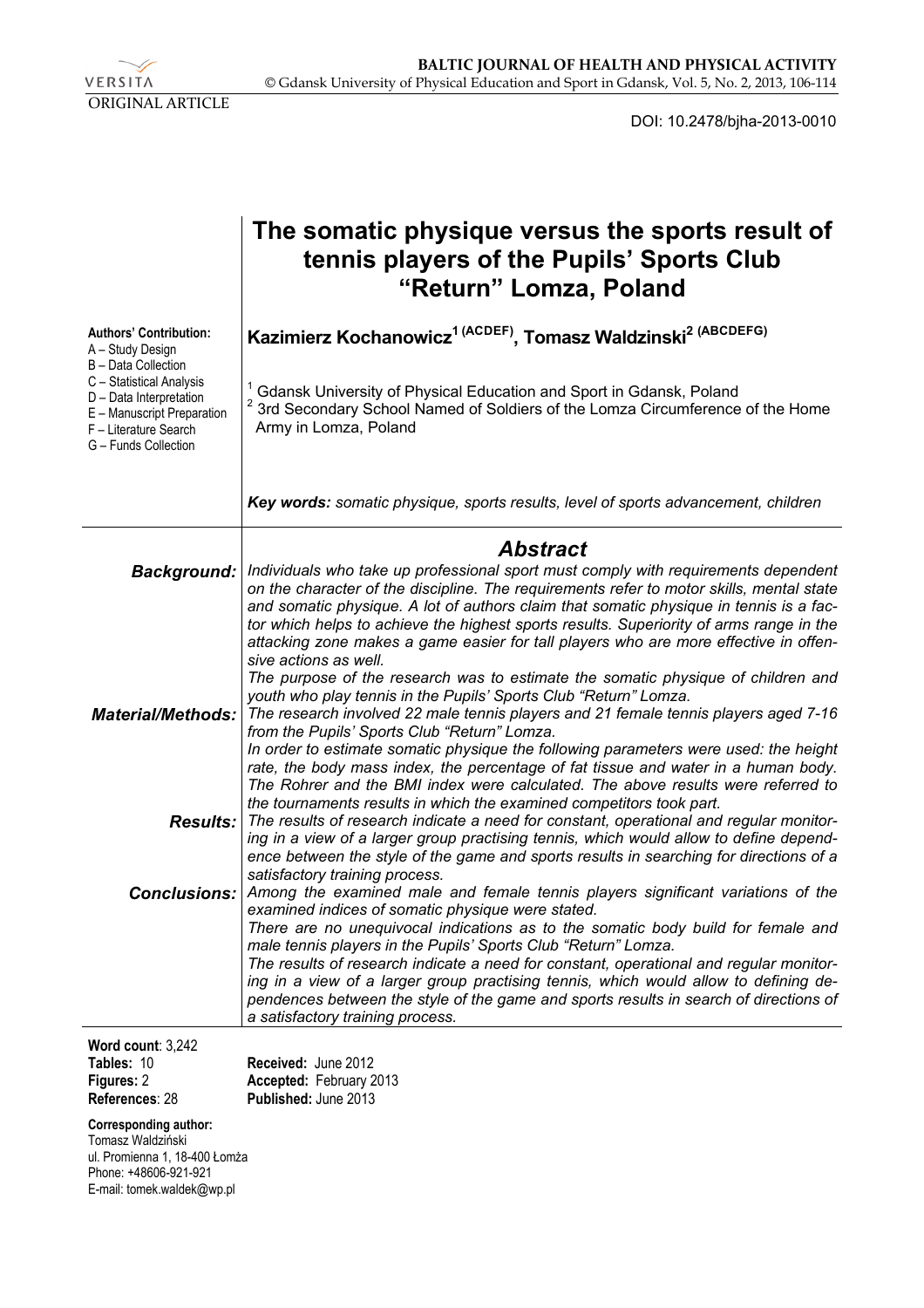# **Introduction**

The latest dynamic development of professional sport has caused a significant difference between results of an average physical skilled player and results gained by champions. Individuals who take up professional sport must comply with requirements which depend on the character of the disciplines. In tennis the requirements refer to motor skills, mental state and the somatic physique of a player [1,2,3].

A diversity of the types of physique of individuals taking up sport was observed in ancient Greece. Filostratus Flavis described how competitors of particular sports disciplines should be built in order to be able to win. In the Olympic Games athletes were qualified to compete in groups based of somatic physique [4].

In contemporary times the first comprehensive information based on accurate observations referring to competitors' physique dates from the previous century. In 1921 W. Kochlrausch made the first classification of the somatic physique of competitors [5].

Kochanowicz [6], Drozdowski [7], Płatonow [8], Sawczyn [9], Jagiełło [10] and others think that physical skills and effectiveness of the training process in numerous sports disciplines considerably depend on somatic physique, which is an essential criterion of the selection of competitors in professional sport.

According to Ważny [11], Zaporożonow [12], Sozański [12], Raczek [13], Klimczyk [14] and others a competitor's physique is not essential and is not the only, principal factor which has an influence on the level of sports results achieved by competitors. It is just one of many vital elements which affect the process of development of a sports level.

Analysing all features of the physical development of competitors at different levels of advancement in tennis, Królak [15], Ziemann [16], Ziemann and Garsztka [17], Unierzycki and Schefke [18] pay attention to the fact that height, body mass and the composition of the human body have the biggest influence on a sports result.

Tennis belongs to disciplines which are technically diversified and have endless technical variants. It is an interval game with high speed-power training. The effort is of an acyclic type and is characterized by a non-typical structure of movements. During a match a tennis player is forced to react quickly and precisely to a constantly changing stimulus like: distance, height, speed, weather conditions. A tennis match can last even for several hours. A peculiarity of the game, trainings associated with it and on top of this numerous trips require various skills, physical and psychological abilities from competitors [18].

Competitors' somatic physique is a factor which helps to gain the highest sports results. The rectangular shape and the size of a court and the height of the net causes that tall and proportionally built strong tennis players have an advantage over the other players in effective serve, smash and volley. Superiority of arms range in the attacking zone makes a play easier for tall competitors both in a single and a double game. Tall tennis players are more effective in offensive and defensive actions. They are more active in the court depth. It means that the height of the body rate is one of the elements which have the biggest influence on achievements of the best results in tennis [19,20,21].

The purpose of research was to estimate the somatic physique of children and youth taking up tennis in the Pupils' Sports Club "Return" Łomża.

# **Materials and methods**

The research was carried out on the group of 43 tennis players from the Pupils' Sports Club "Return" in June 2011. In this group there were boys and girls aged 7–10. As regards gender, there were 51% boys and 49% girls.

The youngest age categories had the greatest number of tennis players in their groups: aged 9-10 and aged 11-12 included 7-10 competitors. In a group of 13-14-year-olds and 14-15-year-olds nine boys and four girls were involved in the full study. Participation of the groups was different for both genders (Table 1).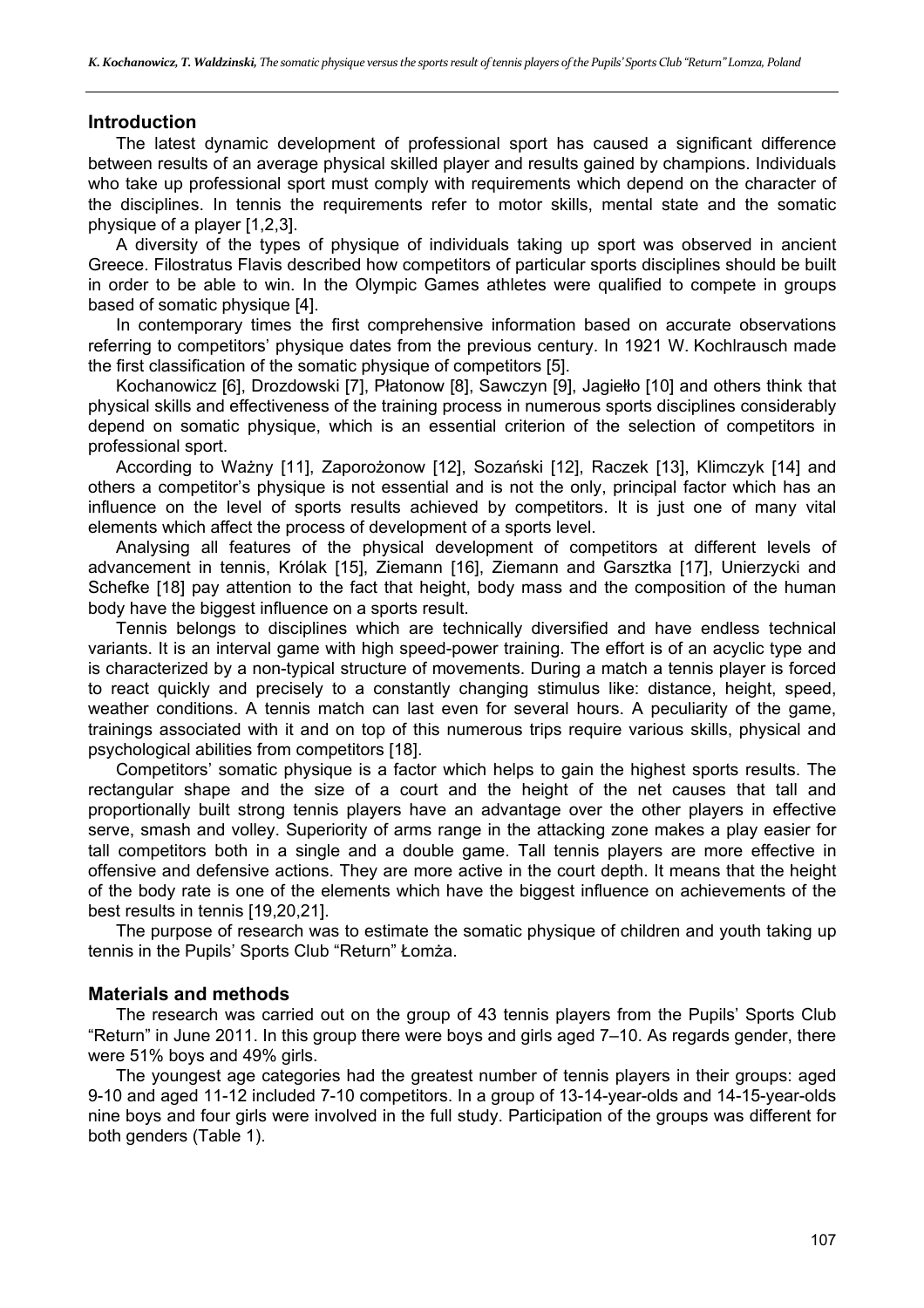|                  | <b>Boys</b> | Girls | <b>Total</b> |
|------------------|-------------|-------|--------------|
| Age group        |             |       |              |
| Aged 15-16       |             |       |              |
| Aged 13-14       |             |       |              |
| Aged 11-12       |             |       | 15           |
| Aged 10 and less |             |       | 15           |
| In total         | 22          |       |              |

Table 1. Age description of the examined groups

In order to estimate anthropometric physique of tennis players, basic developmental parameters were used: the height rate, the body mass index and the percentage of the fat tissue and water in a human body. Data referring to the height rate and the body mass index were gathered directly through a survey, and on their basis the Rohrer and the BMI indices were counted [22,23,24]. The percentage content of the fat tissue and water in a human body was defined by using a TANITA BC 1000 scales.

In the research results of tennis tournaments were analysed. Tennis players' age and gender were taken into consideration in the research as well. Participants were divided into the youth age categories which were defined by the Polish Tennis Association: players aged 15-16, players aged 13-14, players aged 11-12, and players aged 10 and less.

The statistical analysis of results was carried out by means of a descriptive statistical method which used a description of the schedule of variables with the help of measure position, variability, asymmetry and concentration. The results which were obtained from gathered measurements were presented in diagrams and charts, and statistical analysis was carried out using the t-Student test. Statistical conclusions were drawn using the conventional level of significance at p<0.05. The description and interpretation of dependence of a variable was defined on the basis of the Pearson correlation coefficient.

# **Results**

Analysing results of research on the height of teenagers taking up tennis in the Pupils' Sports Club "Return" Łomża, a considerable variation in particular age categories among boys and girls can be seen (Figure 1). The highest variation was noted in the group of girls aged 11-12. The shortest girl was 133 cm and the tallest one was 163 cm tall.

Analysing medium values of the examined parameters, one can observe a certain regularity of development. The variations range from 12 to 20 cm in both the group of girls and of boys. A slightly higher variation in the group of boys aged 11-12 and 13-14 is observed. A significant variation in the group of girls was noted between those training at the age of 10 and those aged 11-12. The height of boys in the group aged 15-16 was between 169-170 cm. However, a female participant was 159 cm tall and was shorter by 5 cm than an average female participant in the group aged 13-14.

In the body mass, a considerably higher indicator can be seen in the female participant who was 63 kg in comparison with the mean value of a group aged 13-14, being 46 kg. An interesting fact is that in the group of tennis players aged 15-16, lower parameters of the body mass indicator were stated than in the group aged 13-14 (by about 10 kg) in spite of the higher height rates of a body (by about 6 cm) (Figure 2). It is possible that the above results are caused by the fact of differentiated numbers in the examined groups of tennis players especially in a small group aged 15-16.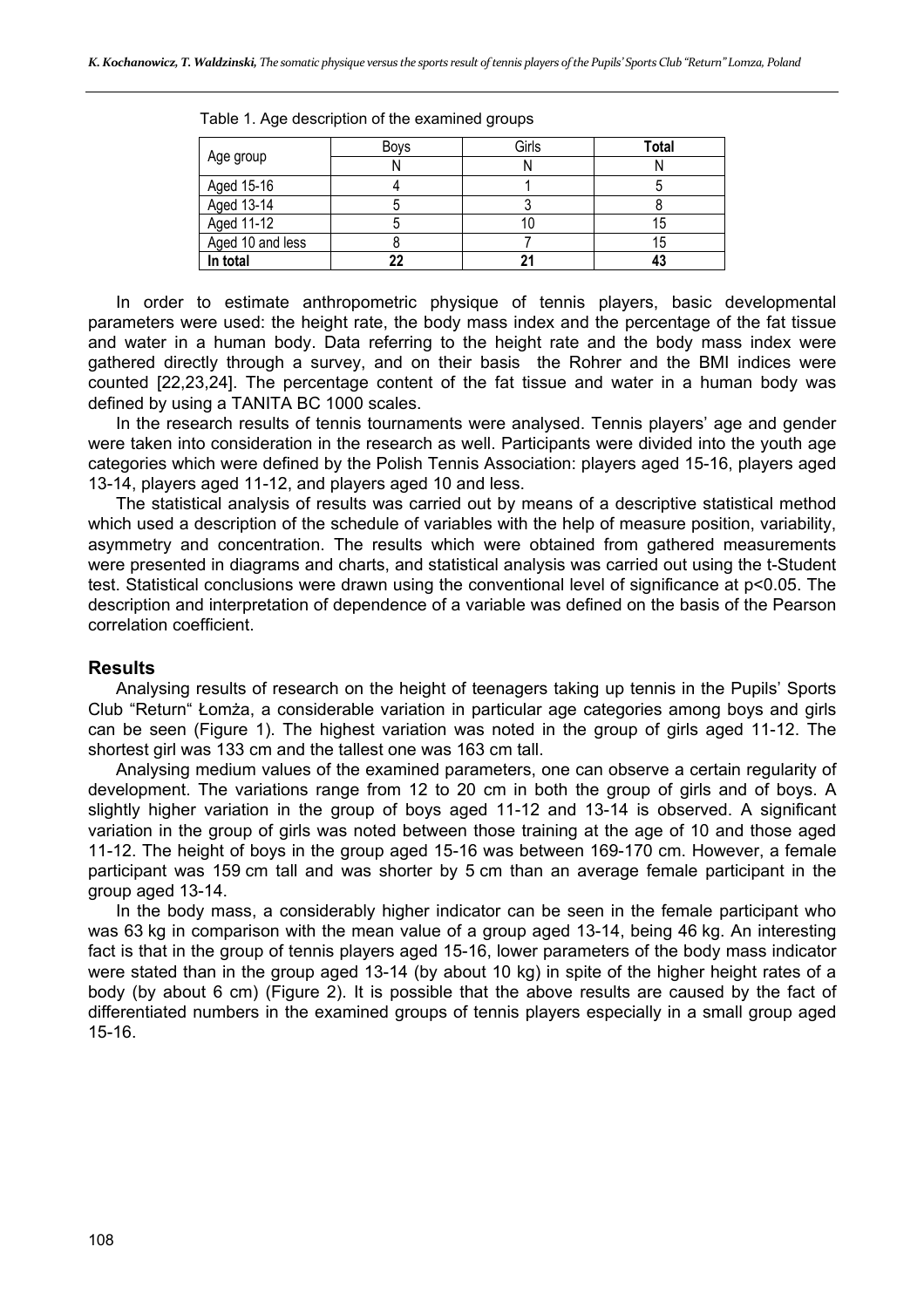

Fig. 1. Body height in particular age categories



Fig. 2. Body weight in particular age categories

In order to define the level of body weight status, percentiles were used. A general division for boys and girls aged 2-20 was applied: underweight – under 5 percentile, standard – ranges from 5 to 85 percentile, overweight – ranges from 85 to 95 percentile obesity – above 95 percentile.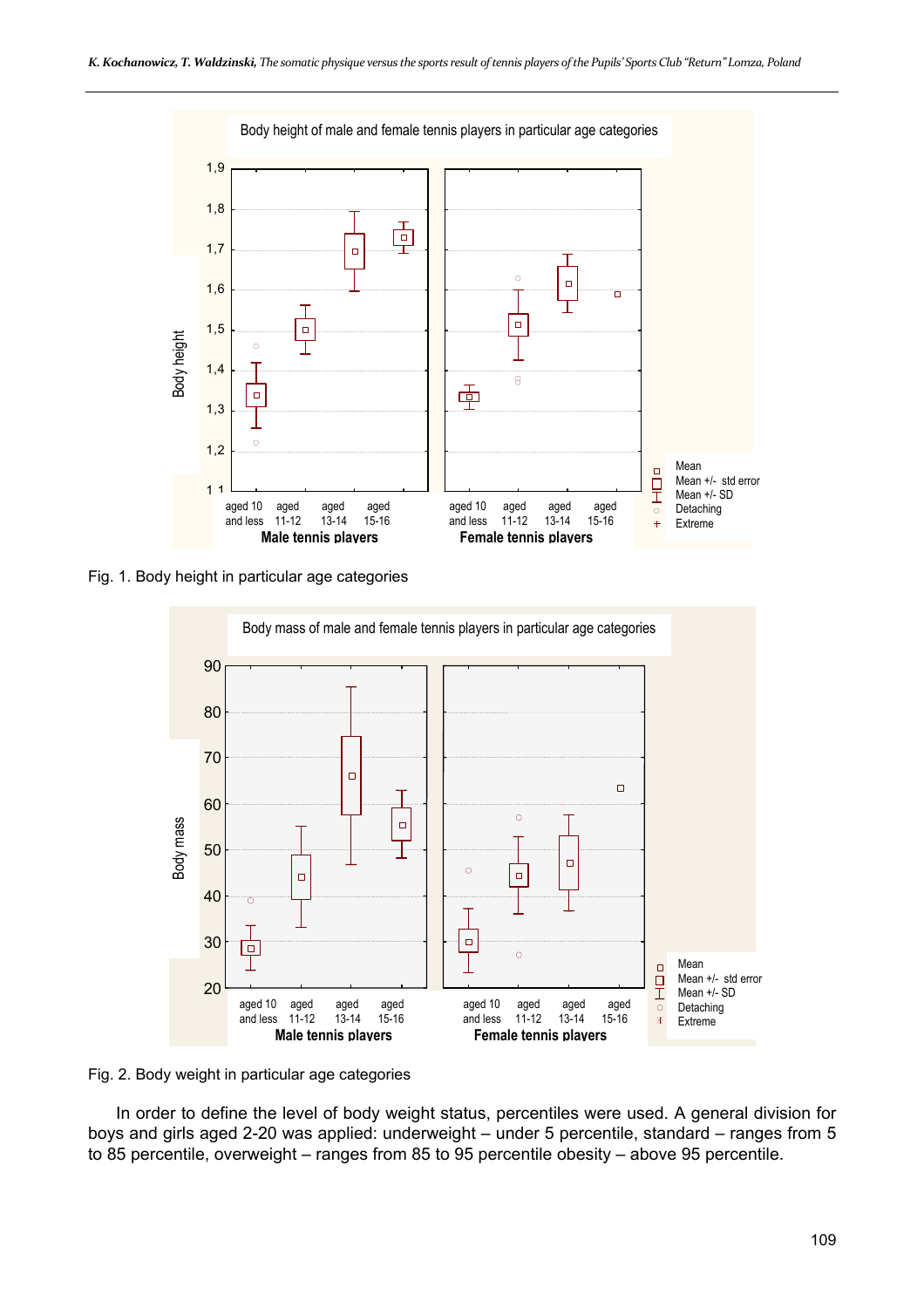For the majority of the group (31 people) the level of the BMI index was defined as normal. 2 persons were classified as underweight, 4 as overweight persons and 6 as obese persons. The BMI index layout was close for both genders (Table 2).

| <b>BMI</b> Level | Boys     | Girls | Total |  |
|------------------|----------|-------|-------|--|
|                  | N        |       | I١    |  |
| Underweight      |          |       |       |  |
| Normal           | 16<br>15 |       | 31    |  |
| Overweight       |          |       |       |  |
| Obesity          | ر ،      |       |       |  |
| In total         | 22       |       | 43    |  |

| Table 2. Somatic status of the examined group |  |  |
|-----------------------------------------------|--|--|
|                                               |  |  |

The Rohrer index for each participant of the research was calculated; it is one of the so-called weight-height indicators which characterizes a degree of slenderness or obesity of physique of a human body.

The Rohrer index for boys playing tennis took a medium value of 1.21 and for girls 1.25. For half of the examined girls and boys the Rohrer index did not exceed the value of 1.16. There was a slight difference at the gained minimum: boys – 0.96 , girls – 1.03. However, the maximum value was much higher for girls – 1.91 (boys – 1.69). Among the examined group, Rohrer index remained within the bound of value 1.06 for 25% of tennis players and for 25% cases, it was higher than 1.33 (Table 3).

Table 3. The value of the Rohrer index of the examined group

| Group       | Medium          | Median | .<br>Minimum | Maximum        | <sup>.</sup> quartile<br>Lower | Uppers quartile |
|-------------|-----------------|--------|--------------|----------------|--------------------------------|-----------------|
| <b>Boys</b> | $^{\circ}$<br>. | . 16   | 0.95         | .69            | l.10                           | .30             |
| Girls       | .25             | .16    | .03          | <b>Q1</b><br>. | .06                            | -25<br>∴∪∪.     |

An analysis of correlation showed statistically significant independence between the BMI and the Rohrer index. Only for boys (the Pearson correlation coefficient rxy = 0.79, L<0.001 , the correlation was extremely high) (Table 4).

Table 4. Correlations between the BMI and the Rohrer index

| Grour                                                                                                     | <b>XV</b>     | . .                       |      |         | Correlation                         |  |
|-----------------------------------------------------------------------------------------------------------|---------------|---------------------------|------|---------|-------------------------------------|--|
| <b>Bo</b> ns                                                                                              | -70<br>v. 1 J | ۰ ه.<br>U.0∠              | 5.69 | < 0.004 | very high                           |  |
| Girls                                                                                                     | J.36          | .1 <sup>o</sup><br>v. I v | .66  | ັ.      | . .<br>lack<br>' significance<br>0t |  |
| $*$ $! \rightarrow 0 \rightarrow 0 \rightarrow 0 \rightarrow 0 \rightarrow 0 \rightarrow 0 \rightarrow 0$ |               |                           |      |         |                                     |  |

*\* level of significance p<0.05* 

In the groups aged 13-14 and 15-16 the correlation between the BMI and the Rohrer index showed statistically significant dependence 0.96-0.99 (Table 5). The correlation between boys and girls from groups aged 11-12 and 10 and less were not noticed.

Table 5. Correlations between the BMI and the Rohrer index in the group of male tennis players in particular age categories

| Group            | Iχν  |      |       | n*    | Correlation          |
|------------------|------|------|-------|-------|----------------------|
| Aged 15-16       | 0.99 | 0.99 | 23.06 | 0.002 | nearly full          |
| Aged 13-14       | 0.96 | 0.93 | 6.19  | 0.008 | nearly full          |
| Aged 11-12       | 0.79 | 0.63 | 2.25  | 0.110 | lack of significance |
| Aged 10 and less | 0.71 | 0.50 | 2.44  | 0.051 | lack of significance |

*\* level of significance p<0.05*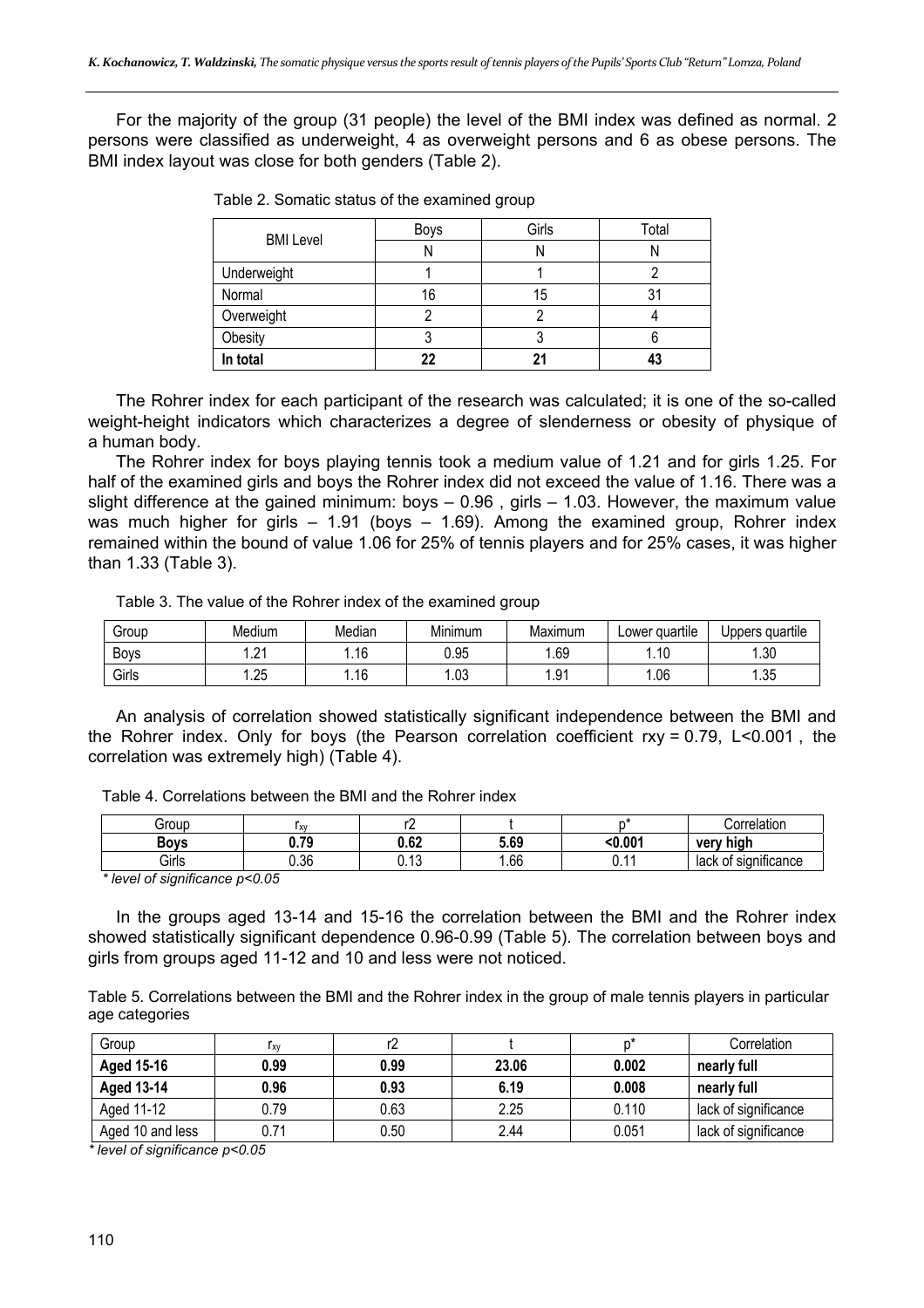In the case of girls, statistically significant dependence at the level of 0.81 was noted only in the age group 11-12. No dependence of correlation between the BMI and the Rohrer index was noticed either in the group of girls under 11 years of age or in the group of teenagers (13-14 years old). In the category aged 15-16, because of the fact that only one participant took part in the research, it was impossible to calculate a correlation (Table 6).

Table 6. Correlations between the BMI and the Rohrer index in the group of female tennis players in particular age categories

| Group            | l xv                                                                      |      |         |       | Correlation          |
|------------------|---------------------------------------------------------------------------|------|---------|-------|----------------------|
| Aged 15-16       | insufficient number of cases, it is impossible to calculate a correlation |      |         |       |                      |
| Aged 13-14       | 0.99                                                                      | 0.99 | 9.93    | 0.063 | lack of significance |
| Aged 11-12       | 0.81                                                                      | 0.66 | 3.97    | 0.004 | very high            |
| Aged 10 and less | -0.32                                                                     | 0.10 | $-0.75$ | 0.488 | lack of significance |

*\* level of significance p<0.05* 

An analysis of correlations between sports achievements defined on the basis of tournament results, body height, body weight and the BMI index of tennis players in particular age categories failed to show statistically significant values.

However, a high correlation between sports results and the percentage content of the fat tissue in the group of boys in the category aged 13-14 was noted (Table 7). It is formed at the level of 0.92. Negative dependence of the above indicators at the level -0.90 among 15-16-year-olds results from the lower body mass index (Figure 1).

Table 7. Correlations between tennis results and percentage of content of the fat tissue in tennis players in particular age categories

| Group            | Γxν         |          |            |          | Correlation          |
|------------------|-------------|----------|------------|----------|----------------------|
| Aged 15-16       | $-0.900401$ | 0.810721 | $-2.92685$ | 0.099599 | lack of significance |
| Aged 13-14       | 0.926393    | 0.858203 | 4.26111    | 0.023706 | nearly full          |
| Aged 11-12       | -0.404833   | 0.163890 | $-0.76684$ | 0.498998 | lack of significance |
| Aged 10 and less | $-0.487947$ | 0.238092 | -1.36929   | 0.219947 | lack of significance |

*\* level of significance p<0.05* 

An extremely high correlation was noted between results of sports competition and percentage content of water in a human body (-0.93) in the group of boys in the age category 13-14 years old. There is an apparent independence but it is not statistically vital in the group aged 15-16 years old. Results of the correlation are shown in Table 8.

Table 8. Correlations between results in a tournament versus content of water in tennis players' bodies in particular age categories

| Group            | I xv        |          |            |          | Correlation          |
|------------------|-------------|----------|------------|----------|----------------------|
| Aged 15-16       | 0.899141    | 0.808454 | 2.90541    | 0.100859 | lack of significance |
| Aged 13-14       | $-0.934140$ | 0.872618 | -4.53334   | 0.020088 | nearly full          |
| Aged 11-12       | 0.407460    | 0.166024 | 0.77280    | 0.495942 | lack of significance |
| Aged 10 and less | -0.487936   | 0.238081 | $-1.36925$ | 0.219959 | lack of significance |

*\* level of significance p<0.05* 

Correlations between results in a tournament and the Rohrer index were examined with consideration of the age category of participating tennis players. An extremely high correlation between results of the tournament and the Rohrer index among boys in the category 13-14 years old was noted. Negative dependence is observed but it is not statistically significant in the group aged 15-16 years old, which demonstrated a lower indicator of lipomatosis and body weight. Table 9 shows results of the correlation.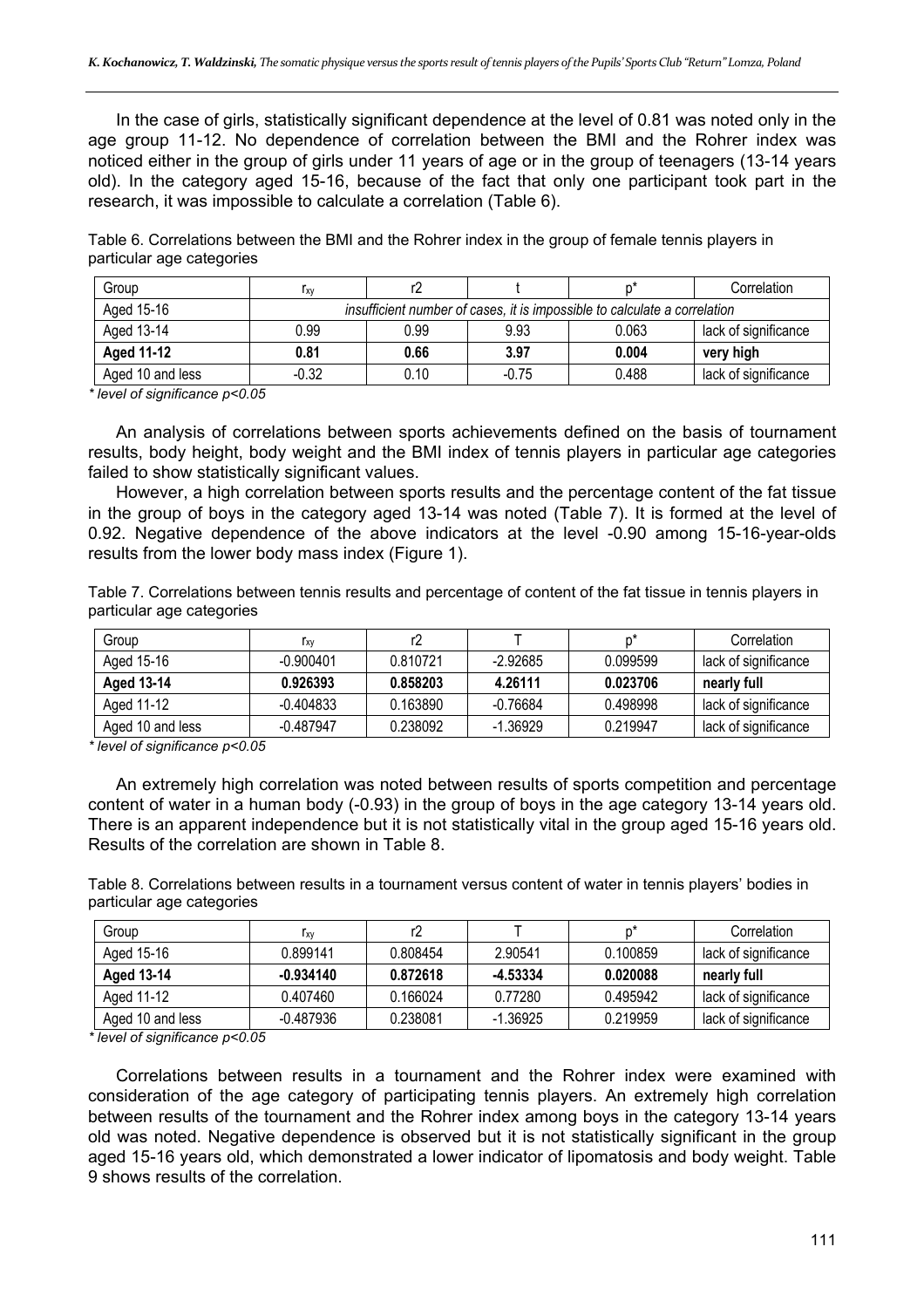Table 9. Correlations between results of a tournament and the Rohrer index of participants from particular age categories among boys

| Group            | l xv        |          |            |          | Correlation          |
|------------------|-------------|----------|------------|----------|----------------------|
| Aged 15-16       | $-0.902210$ | 0.813984 | -2.95833   | 0.097790 | lack of significance |
| Aged 13-14       | 0.883362    | 0.780328 | 3.26446    | 0.046973 | very high            |
| Aged 11-12       | -0.354392   | 0.125594 | $-0.65643$ | 0.558406 | lack of significance |
| Aged 10 and less | 0.372272    | 0.138586 | 0.98249    | 0.363799 | lack of significance |

*\* level of significance p<0.05* 

An analysis of correlation between results of a tennis tournament and body weight, percentage content of water and fat tissue, an index of slenderness, the Rohrer and the BMI index in the group of examined girls showed no significant dependence in any of the examined age groups.

The only dependence which is statistically significant at the level -0.64 was noted between body height and sports results in the group of girls aged 11-12 (Table 10).

Table 10. Correlations between tournament results and body height of participants from particular age categories among girls

| Group            | ľχγ                                                                     |          |            |          | Correlation          |  |
|------------------|-------------------------------------------------------------------------|----------|------------|----------|----------------------|--|
| Aged 15-16       | insufficient number of cases, it is impossible to calculate correlation |          |            |          |                      |  |
| Aged 13-14       | $-0.069116$                                                             | 0.004777 | -0.069282  | 0.955964 | lack of significance |  |
| Aged 11-12       | $-0.642101$                                                             | 0.412294 | $-2.36902$ | 0.045316 | high                 |  |
| Aged 10 and less | $-0.506462$                                                             | 0.256504 | $-1.31339$ | 0.246091 | lack of significance |  |

*\* level of significance p<0.05* 

# **Discussion**

M. Skład, M. Kędzierska [25], Łaska-Mierzejewska [26] emphasize that physique plays a vital role in sport. They claim that the type of human physique is a biological feature, to a large extent conditioned genetically, and it is unchangeable in a person's lifespan. Therefore, a proper choice of physique of children candidates to take up a professional sport gives a big chance to those individuals who will follow somatic criteria of the discipline to which they entered during the first selection.

The character of the game and training require physical and psychological predispositions from competitors. According to Juśkiewicz [27], participants who play different styles vary in physique. Participants who use serve and volley while playing have bigger values of lower limbs, first strong serve, smash and perfect volley. However, participants who have longer upper limbs prefer a game in the depth of the court.

The causes of different styles of playing on the court should be searched for in a technicaltactical process of a tennis player's early training period. Unierzycki, Schefke [18] think that a sports result in an early period of taking up sports depends on age, i.e. a stage of biological development.

Ziemann, Garsztka [17], basing on literature and their own wide research carried out on participants aged 15-16 who were qualified in a project of the Polish Tennis Association, underline the importance of changeability of the development of morphological features. They pay attention to a faster development of the body height index in young participants in comparison with their body weight and the opposite tendency in competitors aged 16-17. They claim that the oldest competitors had the most fat-free tissue in the body mass and the youngest ones had the least. This indicator showed an essential dependence compared with the sports level as well. Tennis players who had bigger far-free tissue in their body mass took better places in the ITF rankings.

Research done by E. Ziemann and T. Garsztka [7] demonstrated that the height of the body of 15-year-old tennis players ranges at the level of 165-193 cm with regard to mean value of 175 cm and standard deviation at 7.4. The minimum value of the BMI was 17.4, the max was 22.8 and the mean value 20.1 with standard deviation at 1.4.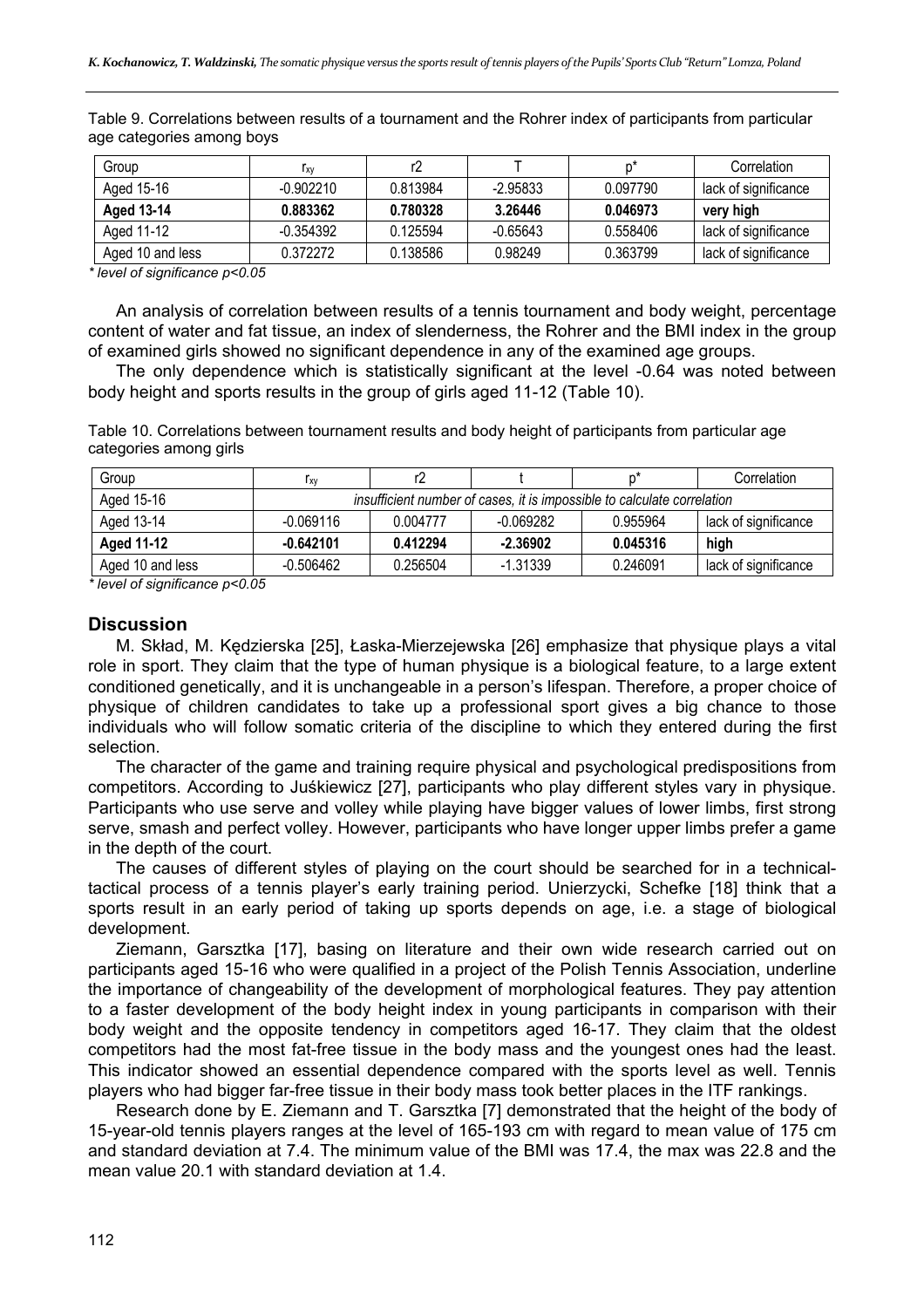Tennis players of the Pupils' Sports Club "Return" Łomża aged 15 had slightly lower mean body height. It was 173 cm and standard deviation 3.9. The tallest competitor was 178 cm high and the shortest one was 169 cm. Height of young tennis players referring to a 7-point scale whose aim is to estimate the quality of somatic physique according to H. Milicerowa's criteria [5]: very tall, tall, above medium, medium, below medium, short, very short oscillated at the level of medium and tall. In the category 13-14 years old also a very tall participant was noted.

A well-known tennis coach Nick Bollettieri [28] suggests that the style of the participants' game must be established on the basis of the physique so that they can achieve a championship level.

An analysis of research results of female and male tennis players aged 7-16 from the Pupils' Sports Club "Return" Łomża demonstrated essential variation of the examined indices of somatic physique for both genders.

Analysing values of the BMI index one can observe a similar percentage of training girls and boys who are underweight 14.5- 14.8%, overweight 9.1- 9.5%, obese 13.6- 14.3% and with normal BMI 71.4- 72%.

The value of Rohrer index in the group of girls was 1.25 and in the group of boys it was 1.21. Higher variations were stated in minimal results 1.03 and 0.95, while the maximum in the group of girls was 1.19 and in the group of boys it was 1.69.

An analysis of correlation between the BMI and the Rohrer index with regard to gender, demonstrated a significant statistical dependence at the level of 0.96-0.99 for boys in the age groups 13-14 and 15-16. However, in the case of girls there was significant statistical dependence at the level of 0.81 in the age group 11-12.

An analysis of correlation between tennis players' results and the percentage of fat tissue, water, and the Rohrer index, demonstrated a significant statistical dependence at the level of 0.88- 0.93 in the category 13-14 years old. However, such dependence was stated between tournament results and body height in the group of female tennis players aged 11-12 (Pearson correlation coefficient rxy = -0.64, high correlation).

# **Conclusions**

- 1. Among the examined male and female tennis players significant variations of the examined indices of somatic physique were stated.
- 2. There are no unequivocal indications as to the somatic body build for female and male tennis players in the Pupils' Sports Club "Return" Łomża.
- 3. The results of research indicate a need for constant, operational and regular monitoring in a view of a larger group practising tennis, which would allow to defining dependences between the style of the game and sports results in search of directions of a satisfactory training process.

# **References**

- 1. Sozanski H. Podstawy teorii treningu sportowego [Basics of the theory of sports training]. Warsaw: Biblioteka Trenera, COS; 1999. Polish.
- 2. Wilmore JH, Costill DL. Age and sex considerations in sport and exercise. In: Wilmore JH, Costil DL, eds. Physiology of sport and exercise. III ed. Human Kinetics: Champaign IL; 2004, 512-537.
- 3. Kozlowski S. Granice przystosowania [Limits of adjustment]. Warsaw: Wiedza Powszechna; 1986. Polish.
- 4. Wroczynski R. Powszechne dzieje wychowania fizycznego i sportu [History of physical education and sport]. Wroclaw: Ossolineum; 1979. Polish.
- 5. Milcerowa H. Problemy antropologii w wychowaniu fizycznym i sporcie [Problems of anthropology in physical education and sport]. Wychowanie Fizyczne i Sport 1969; nr 3. Polish.
- 6. Kochanowicz K. Podstawy kierowania procesem szkolenia sportowego w gimnastyce [Basics of control of the sports training process in gymnastics]. Gdansk: AWFiS; 2006. Polish.
- 7. Drozdowski Z. Antropologia sportowa. Morfologiczne podstawy wychowania fizycznego i sportu [Sports anthropology. Morphological basis of physical education and sport]. Monograph No 12. Poznan: AWF; 1984. Polish.
- 8. Platonow WN. Obszczaja tieorija podgotowki sportsmienow w olimpijskom sportie [General theory of sportsmen in the Olympic sport]. Kijew: Olimpijskaja Literatura; 1997. Russian.